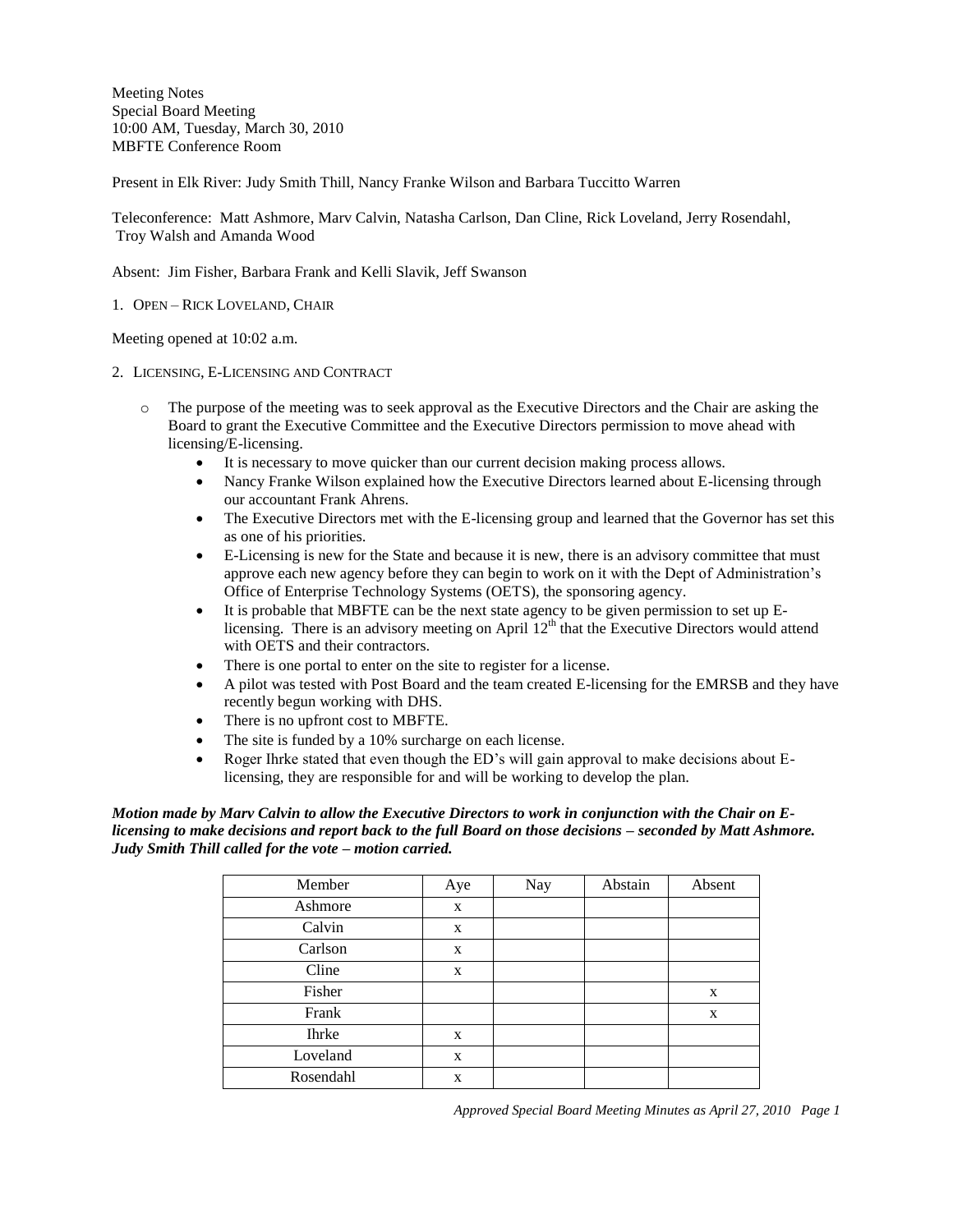| Slavik      |        |  | Δ |
|-------------|--------|--|---|
| Smith Thill | X      |  |   |
| Swanson     |        |  | л |
| Walsh       | v<br>л |  |   |
| Wood        | X      |  |   |

o Second item for the Special Meeting pertained to the issue Tim Leslie raised in regards to the legislative changes to Statute 16c.08 Professional Technical or Services contracts.

- In 2009 this legislation was changed to the effect that before an agency may seek approval of a professional or technical services contract, it must be posted for application by MN State employees before offering a contract or amending a contract to outside vendors.
- There was a lengthy discussion about the meeting held at the Minnesota Dept of Public Safety on Wednesday, March 24. In attendance at that meeting were Rick Loveland, Barbara Tuccitto Warren, Judy Smith Thill, Jim Fisher, Bernie Johnson - MBFTE's AG Rep, Betsy Hayes - Dept of Adm., Tim Leslie - outgoing Assistant Commissioner, Mark Shields - incoming Assistant Commissioner for DPS, Tom Thornberg and Brian Rice - both representing MPFF, and Frank Ahrens - DPS.
- In accordance with their interpretation of an amendment to Minnesota Statute 16C.08, Tim Leslie explained that it was DPS's role to act as the hiring agent for the Executive Director job.
- Jerry Rosendahl had been directed to write a position description for the Minnesota Department of Public Safety's Human Resources Division to hire an Executive Director to replace the contracted Executive Directors current working for MBFTE. Jerry then submitted that position description to DPS HR.
	- In the meeting it was determined that MBFTE will work with the Department of Administration on the certifying paperwork and their Human Resources Department for posting.
	- Bernie Johnson, MBFTE's AG rep clarified that MBFTE will have the final decision as to who will be interviewed and hired.
	- It was explained that that once the position description is posted, it will be open for 10 days. After that time, HR will send the resumes to the MBFTE Chair to begin the interviewing process.
	- Tim Leslie assured the MBFTE representatives in the meeting that this can all be handled in a timely manner. If MBFTE does not find a state employee that is qualified, the contract with Tuccitto Warren Associates may be extended for one more year.
	- Betsy Hayes stated that MBFTE should work with Justin Kaufman from her office to work the proper steps of certification.
	- During the meeting, Tim Leslie agreed that Jerry Rosendahl would work with Rick Loveland and anyone else he designated on rewriting the position description. Rick Loveland asked Judy Smith Thill if she would assist Jerry and him to re-submit a job description.
	- Judy Smith Thill reported on the additional items that were raised at the meeting.
		- a. MBFTE member explained that although the contract says  $25 30$  hours a week, Board members know that the present ED's each work way more than that. With that, the state would need to hire two full-time personnel to do the same job at 80 hours a week and if that is the case, going with a state employee could actually end up costing more money in the future.
		- b. They (the State) explained to those at the meeting that this is an exempt position and will be required to work whatever hours it takes to get the job done. A MBFTE member then explained that it isn't right that they are expecting someone to do the regular work for the Board, plus get the licensing up and running, in addition to learning a new job, and if a state employee would be put into this position now, they would be set up to fail.